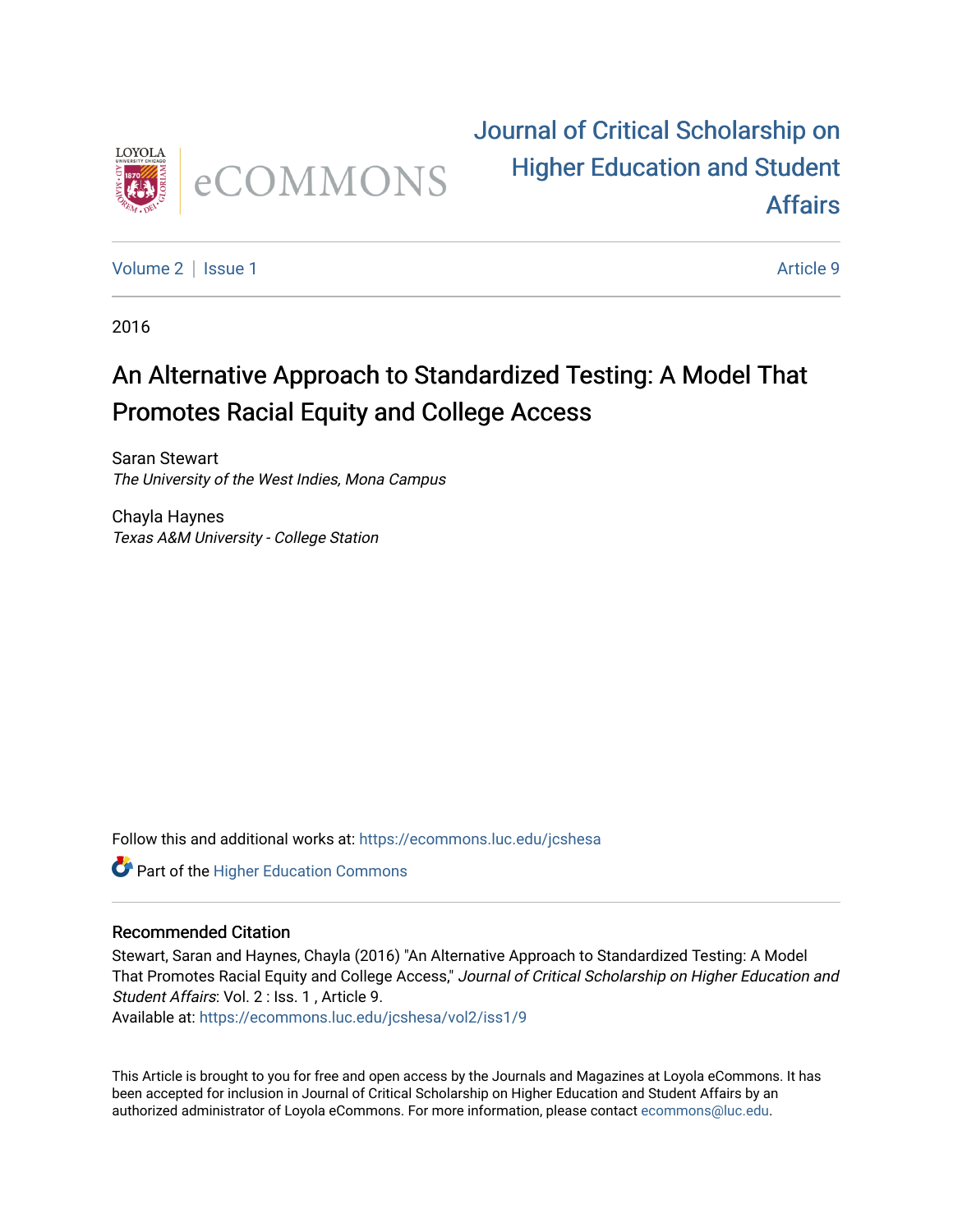# **An Alternative Approach to Standardized Testing: A Model That Promotes Racial Equity and College Access**

Saran Stewart, The University of the West Indies, Mona Campus Chayla Haynes, Texas A & M University, College Station

# **Abstract**

Since its inception, standardized testing has long been considered an illustration of the endemic nature of racism in America and a barrier to college access for racially minoritized students. This paper explores how standardized testing affects racial equity and college access of racially minoritized students. Critical race theory (CRT) and access provide frameworks to understand how standardized testing impacts racially minoritized students as members of the college-going community. Thereafter, we problematize the use of color-blind and meritocratic practices in order to propose a comprehensive critical education model for the assessment of racially minoritized students' scholastic aptitude. Our analysis found that standardized testing encourages curricular alignment to the tests themselves, which take the form of curricular content-narrowing to tested subjects, to the detriment or exclusion of nontested subjects. Higher education's dependence on standardized testing as the primary indicator of college preparedness narrows the scope of racial equity that could be achieved on college campuses while barely facilitating threshold access among racially minoritized students. As an alternative, we present the principles of critical race assessment, critical multicultural education, and critical pedagogies as a more comprehensive education model that recognizes and addresses the racial inequities that exist in education.

## **Keywords**

standardized testing, college access, critical race theory, critical education model

#### ISSN 2377-1305 © 2016

All rights reserved. Journal of Critical Scholarship on Higher Education and Student Affairs is an open<br>access journal and all pages are available for copying and distribution under a Creative Commons<br>Attribution/Non-Comm attributed to the author(s). Work cannot be used for commercial means or changed in any way.



Preparing people to lead extraordinary lives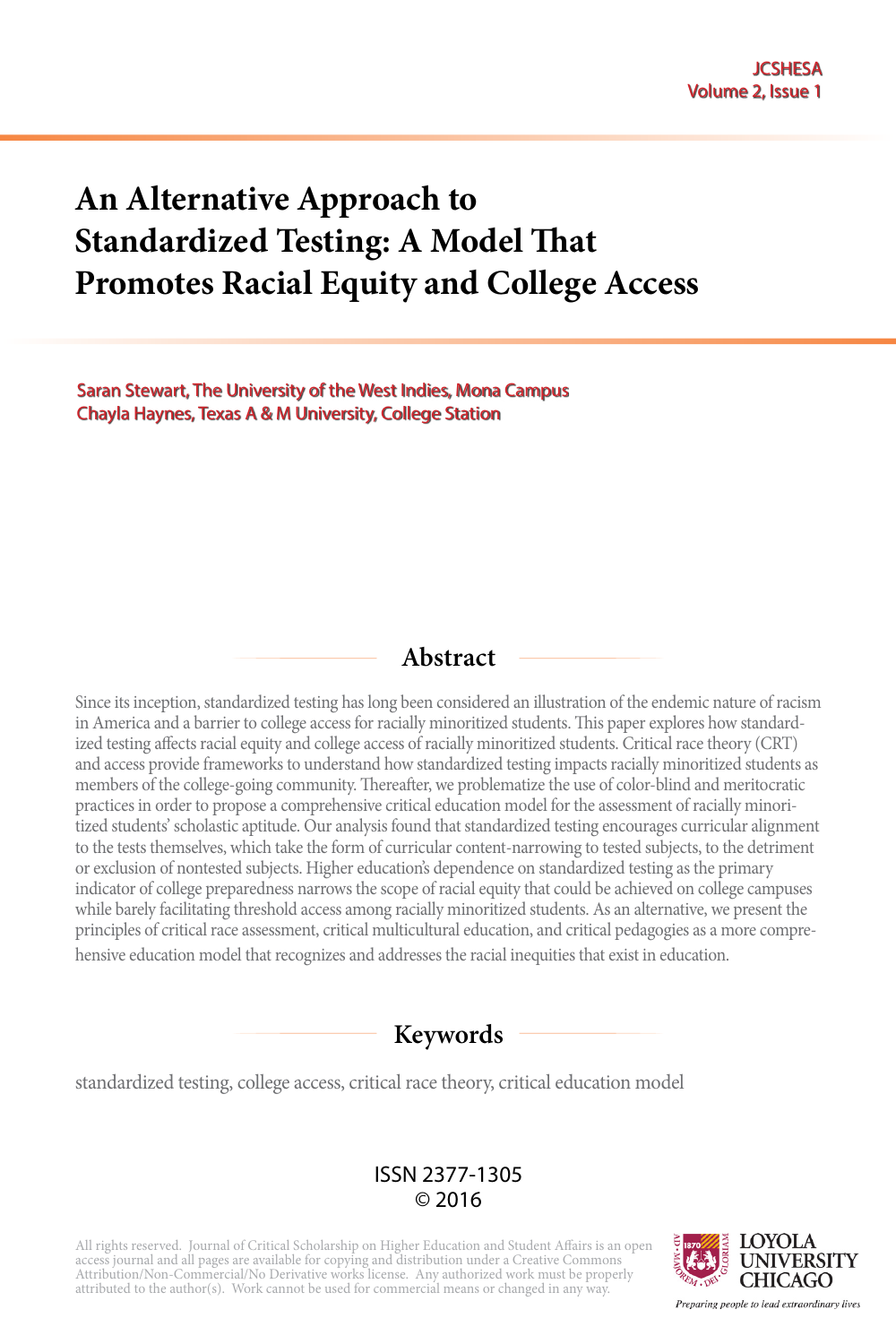ince its inception, standardized testing has long been considered an illustration of the endemic nature of racism in **S**America and a barrier to college access for racially minoritized students (McConkie, 1998; Sackett, Schmitt, Ellingson, & Kabin, 2001; Solórzano, Ceja, & Yosso, 2000; Teranishi & Briscoe, 2006). A crossfire debate among standardized testing proponents and opponents stems from the historical underpinnings of testing. Modeled from White cultural norms, standardized testing was considered a fair and accurate assessment of intelligence (Linn, 1982; Sacks, 1997; Williams, 1983). However, Guinier (2015) found that standardized tests such as the SAT Reasoning Test are a reliable proxy for wealth and "normed to white, upper-middle class performance" (p. 20). With criticism and controversy brewing over the existence and perpetuation of racial bias in standardized testing, industry advocates attempted to resolve concerns by asserting that the test actually measures aptitude, thereby presenting no racial bias (Jencks & Phillips, 1998; Williams, 1983). Given the six-fold increase in sales and profitable returns that commercialized testing has seen in the last decade (Clarke, Madaus, Horn, & Ramos, 2000), it isn't surprising that industry advocates encourage the use and validity of standardized testing. However, continued inaccuracies in reporting (Altshuler & Schmautz, 2006; Gándara & López, 1998) and disproportions in college access among racially minoritized students (McConkie, 1998; Renner & Moore, 2004) suggest that little has been done to equalize testing outcomes (Guinier, 2015).

A review of the literature on this topic led us to conclude that standardized tests are racially biased (Akom, 2004; Banks, 2000; Barro, 2001; Chang, 2003; Espinoza, 1993; Gamoran, 2001; Guinier, 2015; Haney & Hurtado, 1994; Helms, 2002; Horn, 2005; Issacharoff, 1998; Jencks & Phillips,

1998; Linn, 2001; Linn, 1982; Marlaire & Maynard, 1990; Rizga, 2015; Selmi, 1994; Sólorzano, Villalpando, & Oseguera, 2005; Suzuki & Aronson, 2005; Teranishi & Briscoe, 2006). As such, continued investigation led us to question why standardized tests remain so entrenched in American life despite what we know about its validity. Believing, therefore, that the complete abandonment of such a widely accepted practice like standardized testing is unrealistic, we have chosen to explore how standardized testing affects the racial equity and college access of racially minoritized students. Standardized testing's effects on these two factors became important when we considered higher education's reliance on test scores in making admissions decisions. Such dependence not only jeopardizes the college access of racially minoritized students but also has the potential to turn the fear of an overall decline in campus diversity from a theory to a reality (Guinier, 2015; Selmi, 1994).

A comprehensive examination of the effects of standardized testing on the racial equity and college access of racially minoritized students required that we explore meritocracy and color-blind ideologies. Meritocracy is an elusive process in which individuals are rewarded based on achievement, namely in the areas of intelligence, credentialing, and education. Advocates of meritocracy use the term to present the illusion of a "level playing field," thereby "arguing that racism no longer remains a factor to one's social position" (Williams & Land, 2006, p. 580). Meritocracy, a seemingly race-neutral concept, is the foundation for color-blind ideologies. Guinier (2015) explained that the distorted use of meritocracy in admissions decisions continues to privilege the few that already benefit from and are advantaged from standardized tests. Color-blind educational practices, like standardized testing, facilitate "obvious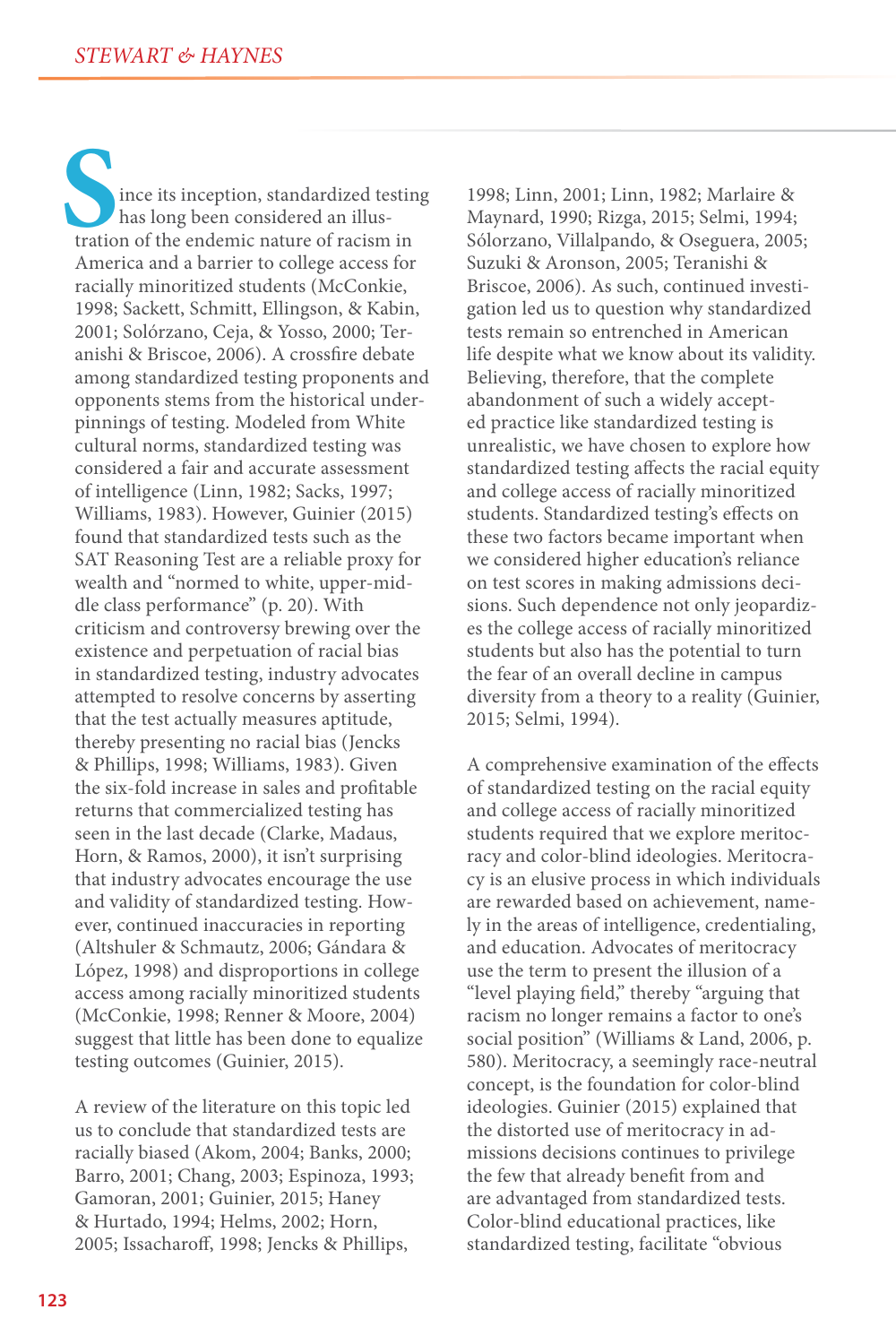and repetitive" acts of racism that are often overlooked (Williams & Land, 2006, p. 579). The effects of which can be far-reaching and irreversible.

Towards this end, we will use the following frameworks of critical race theory (CRT) and access to understand how racially minoritized students are impacted by standardized testing as members of the college-going community. Next, we will problematize the use of color-blind and meritocratic practices, like standardized testing, through an analysis of the literature. Finally, this paper will conclude with an alternative model for the assessment of racially minoritized students' scholastic aptitude.

## **Building the Framework**

CRT and Adelman's (2007) definitions of access provide the undergirding frameworks in which to comprehensively examine and understand how standardized testing perpetuates a racialized and unfair system of meritocratic practices. Thereafter, CRT is used to affirm and build a comprehensive model that centers race as a conduit for access by presenting race-conscious and affirming practices for students of color preparing to enter higher education.

#### **Critical Race Theory (CRT) Theoretical Framework**

CRT emerged from critical legal studies as a means to problematize and theorize the role that race and racism plays in education, politics, the economy, legal matters, and everyday life (Ladson-Billings & Tate, 1995; Crenshaw, Gotanda, Peller, & Thomas, 2000; Delgado & Stefancic, 2001; Solórzano, Ceja, & Yosso, 2000). CRT, on the whole, has several aims that evolved around two major principles: (a) to understand how White supremacy and the subordination of

people of color have been created (historically) and maintained (contemporarily) in the United States (Crenshaw et al., 2000); and (b) to not only understand how racialized structures are organized but also to change and disrupt them (Delgado & Stefancic, 2001). To that end, CRT is categorized as an emancipatory epistemology in that the effects of racism are no longer ignored, and the development of agency and resistance of people of color are central to the ideology.

For the purpose of this analysis, further exploration of two central tenets of CRT are discussed in accordance with Bonilla-Silva's (2003) four frames of color-blind racism: (a) racism is normative behavior in American culture and thus in education; and (b) CRT rejects dominant narratives, processes, or systems that claim race neutrality, colorblindness, and meritocracy. Williams and Land (2006) argued that color-blind or race-neutral approaches further sustain White dominance and legitimize minority group subordination. Bonilla-Silva (2003) posited that color-blind racism has emerged as a new and overt form of racial ideology to defend the contemporary racial order and protect White supremacy. Ideologies of the powerful capitalize on blaming the victim and survive on the production and reinforcement of the status quo, with color-blind racism being no exception (Bonilla-Silva, 2003). Bonilla-Silva (2003) identified four central frames that are used to categorize contemporary forms of color-blind racism: (a) abstract liberalism, which "allows Whites to appear reasonable or moral when using liberal language to oppose practical approaches to dealing with de facto racial inequality" (Bonilla-Silva, 2003, p. 28); (b) naturalization, which describes the natural gravitation of same-race people; (c) cultural racism, or stereotyping, which generalizes the collective standing of people of color; and (d) minimization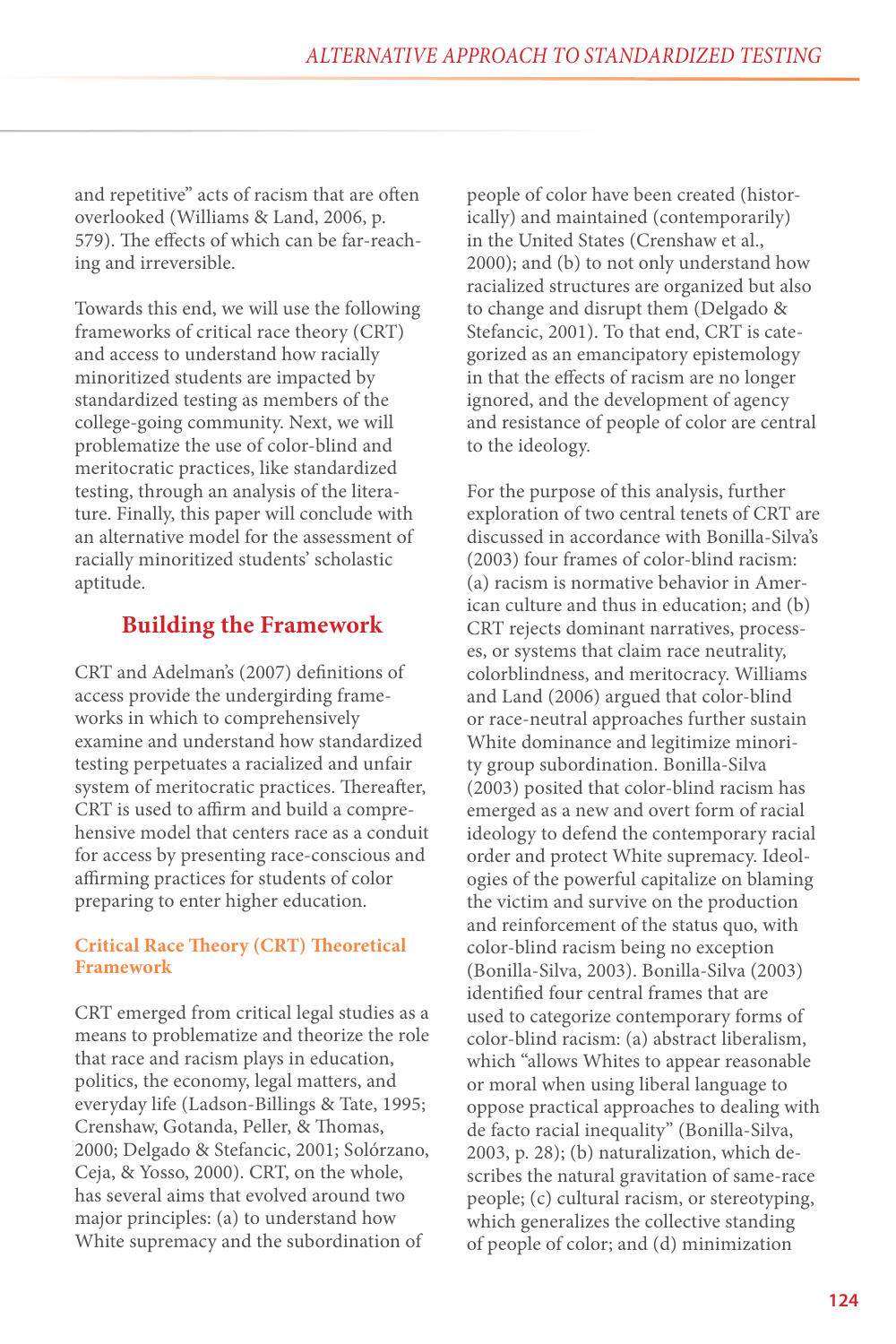of racism, which "asserts that racism is no longer a central factor affecting minorities' life chances by disregarding the bulk of racially motivated actions by individuals or institutions" (Bonilla-Silva, 2003, p. 28). These frames provide an explanation in which to understand issues of access faced by racially minoritized students seeking to enter higher education.

#### **Access**

The disproportions in postsecondary participation in higher education across income and racial lines suggest that access to higher education is unequal and inequitable (Astin & Oseguera, 2004; Renner & Moore, 2004). Color-blind approaches, like standardized testing, that influence, determine, and undermine college access require racially minoritized students to be held to a "normalized White standard" (Williams & Land, 2006). Further investigation of this issue begs for more understanding and clarification on how standardized testing influences college access (e.g., entry is based on assessment of college preparedness) and, moreover, impacts college choice (e.g., enables students to attend their first choice school) of racially minoritized students. Adelman (2007) identified four definitions of access to delineate the nature of this complex problem. The first definition is threshold access also known as "walking through the door" (Adelman, 2007, p. 1). Despite not being able to distinguish between a student's entry to vocational school, community college, or a four-year university, this mode of access is employed once the first grade is recorded on a student's transcript at any postsecondary institution. Adelman (2007) stated, "It does not take into account whether a student enrolled for three or 23 credits or if they walked out of the institution a month after having entered" (p. 2). It simply measures enrollment, not persistence. The second

definition, recurrent access, describes a student's ability to regain entry after deciding, regardless of reason or duration, to discontinue their postsecondary education. This definition also includes students who reenter after completion of one degree to pursue another degree or graduate school. Convenient access as defined by Adelman (2007) is when a student, for the first time or as a returner, enters "at a season and location of their preference" (p. 2). The last definition, distributional access, occurs when students are attending college for the first time at schools they wanted to attend or at schools someone told them they were qualified to attend. The following analysis of the literature, presentation of the findings, and discussion of the implications are situated in these two frameworks.

# **Understanding Standardized Testing as a Color-Blind and Meritocratic Practice**

The literature on standardized testing illuminates a tension over whether or not teachers are merely teaching to the test (Darling-Hammond, 1991; Phelps, 2006; Wolf, 2007). Because standardized tests in secondary education are used to measure a student's capacity for learning and evaluate teachers' effectiveness, there are suspicions about whether teachers are more invested in protecting their jobs rather than facilitating student success. Cementing these suspicions are presidential initiatives such as Race to the Top that "promote using test scores to fire, hire and compensate teachers" (Rizga, 2015, para. 27). As such, teachers feel pressured to teach to the test, which leads to a narrowing of curriculum to include only content that will be tested (Hursh, 2005; McGuinn, 2012). Barrier-Ferreira (2008) argued that the stakes in standardized testing have reached a level of seriousness that, consequently, have resulted in teachers losing sight of educating the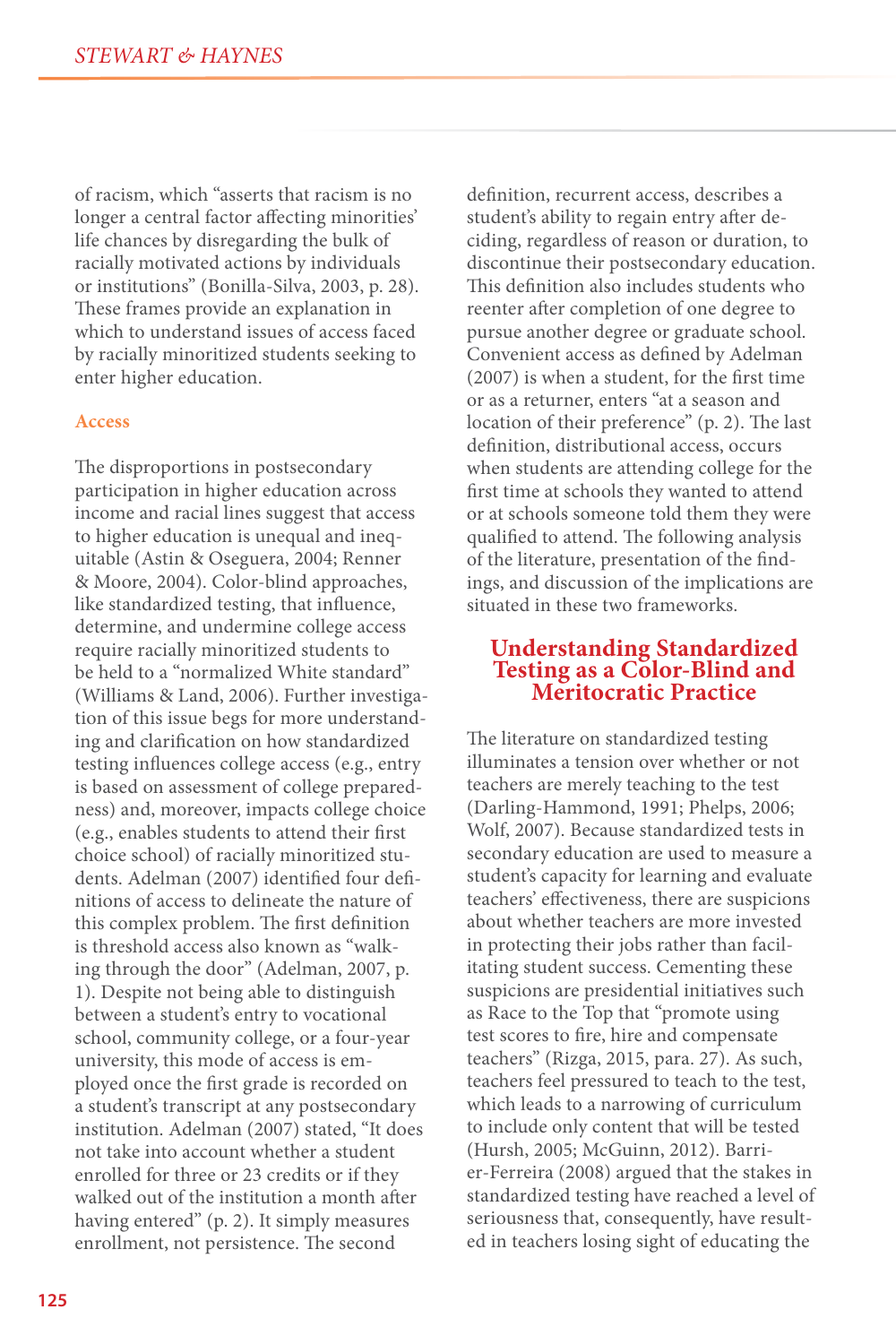whole student in the prioritization of test scores. The teachers are not solely to blame because the issue is systemic and purported by education reform initiatives such as the former No Child Left Behind and most recent Race to the Top. Standardized testing, as a requirement and widely accepted practice, suggests that there is a one-size-fits-all approach to measuring scholastic aptitude.

#### **Meritocracy and Standardized Testing**

Although supporters of standardized testing may argue that all students are subject to the same test, rewards, and sanctions, it is still discriminatory to racially minoritized students. Akom (2008) critiqued traditional notions of meritocracy, such as standardized testing, through a race lens and argued that it is merely a mask used by people of privilege to conceal and protect their self-interest, privilege, and power. Similarly, Guinier (2015) explained that the "rise of the testocratic meritocracy has enabled those already at the top of the heap" (p. xii). Moreover, meritocracy, as defined during the civil rights movement, was used to justify a system where individuals were rewarded or punished based on individual achievement (Williams & Land, 2006).

Preparation for standardized tests differs by school and teacher. Tracking, which is also referred to as ability grouping, is a term used to describe a sorting system for students based on their presumed ability or proficiency in subjects (Burris & Garrity, 2008). Tracking (often via screening, IQ, or standardized testing) typically results in students of color being placed in lower tracks, special education, or remedial education with a less challenging curriculum (Beratan, 2008; Blanchett, 2006; Jordan, 2005; McConkie, 1998). Rather than challenging students of color with high expectations, they languish in the remedial classrooms with no hope of being prepared for

college access tests and, therefore, college (Darling-Hammond, 1991). Standardized tests have become an underestimated and unsuspecting form of color-blind racism by lending credibility to "policies that have denied, and are continuing to deny, persons of color equal access to educational and job opportunities" (Williams & Land, 2006, p. 584).

Furthermore, Sacks (1997) argued that standardized testing is a rigged game favoring Americans privileged by social class who tend also to be White. This notion is a reflection of the color-blind racist frame, abstract liberalism in which Whites justify meritocracy by stating, "The cream rises to the top; unconcerned that the cream rising is usually white" (Bonilla-Silva, 2003, p. 32). In identifying the meritocratic system's flaws, Sacks (1997) also pointed out that cisgender women and minorities earned better grades their first year of college than their SAT scores would predict. Proponents of normed ideologies describe "merit, in large part, as the potential to achieve according to test results" (Sacks, 1997, p. 31). Many standardized tests communicate to students their national rankings in comparison to their peers but lack a comparable assessment of what they are capable of learning (Sacks, 1997). As such, standardized tests are not used to assess or facilitate student development in the collegiate setting.

Using a CRT lens, we have observed that test measurements reflect educational disparities (Zwick, 2001). There is a disparate impact when test data is used to make decisions without taking into consideration that the test scores (and other measures) are reflective of inequities in the K–12 educational system that affects, disproportionately, a large population of minorities. In light of this, it is evident that there are significant implications for racial inequity in college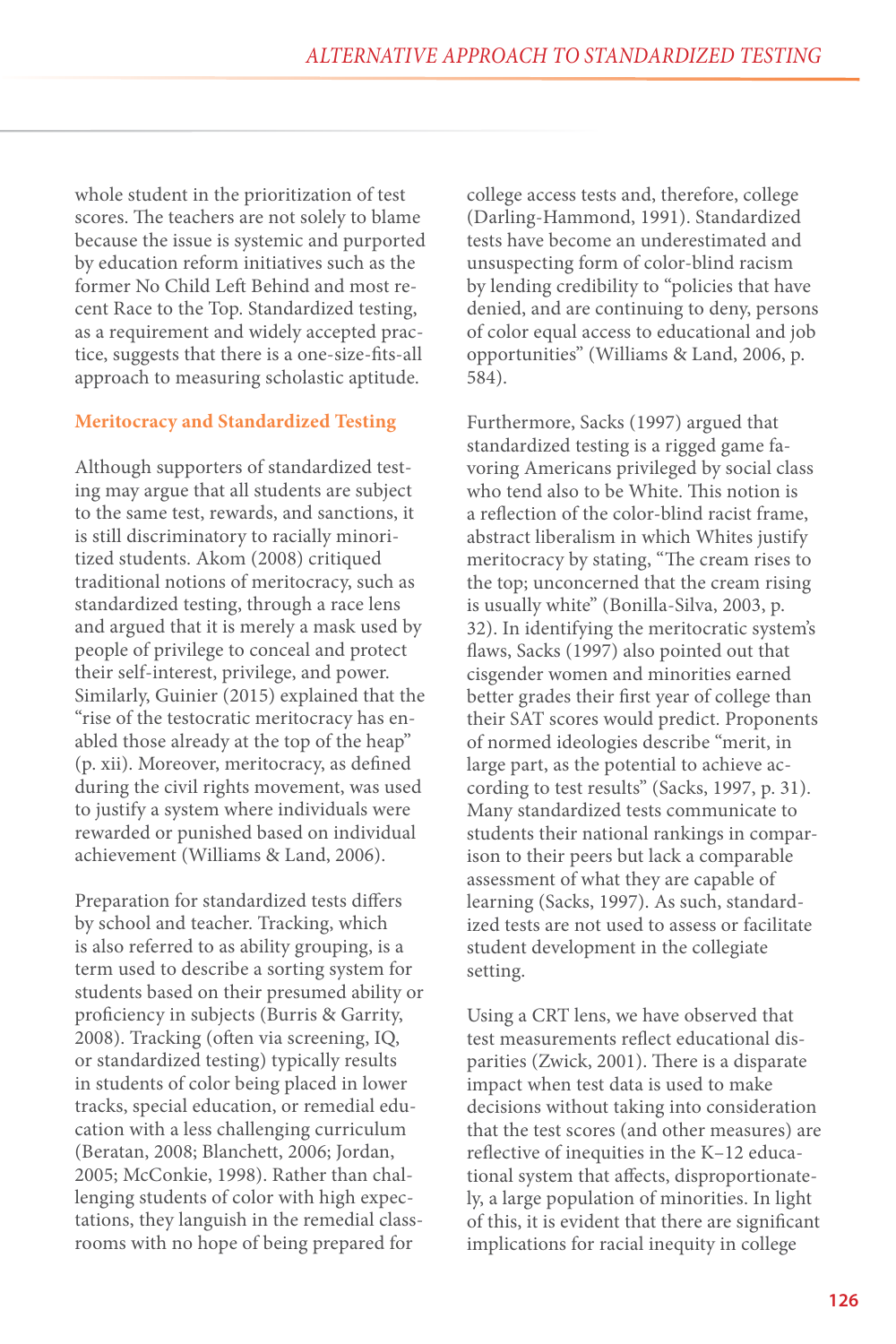access. Color-blind, neoliberal rhetoric like that used to justify the use of standardized testing illustrates a minimization of racism by disregarding the pervasiveness of racial inequities in our education system.

#### **Color-Blind Ideologies and Standardized Testing**

Neoliberalism initiatives such as the former No Child Left Behind and the more recent Race to the Top place new emphasis on accountability and standardized testing. Proponents began to frame their arguments in gains of economic productivity and reduced social service costs rather than on racial equity in schooling (Anyon & Greene, 2007). Closing the achievement gap became about educating poor Black students as a means of fostering economic development, reflecting a culturally racist and color-blind approach (Bonilla-Silva, 2003) as opposed to improving educational outcomes for the betterment of all students. Rather than acknowledging that inequitable educational barriers exist, Roberts and Mahtani (2010) have argued that neoliberalism attributes poor educational outcomes to individual students. In neoliberal societies, success is determined by how hard you work (Roberts & Mahtani, 2010). This perspective of success further illustrates an exercise in meritocracy and color-blind racism through an abstract liberalism frame (Bonilla-Silva, 2003).

By equating low test performance among racially minoritized students with a lack of college preparedness or low-rung employment with underachievement, there is justification for the racialized hierarchies of privilege in society. Neoliberal ideology, therefore, becomes a means to justify White privileges (Bonilla-Silva, 2003). Failing to excel on standardized testing, which leads to college access, becomes an early step in socioeconomic tracking where people of

color are excluded from the social mobility available to their White counterparts. The social replication of privilege reinforces color-blind ideologies because people with economic and social capital believe that racist practices, like standardized testing, work (for them); thus blaming poor performance on the victim.

#### **Racial Equity and College Access Implications of Standardized Testing**

Standardized tests are not a valid predictor of student success but more so a predictor or indicator of wealth or the affluence of students' parents (Bell, 2003; Guinier, 2015). Believing admissions officers are too reliant on standardized tests, Bell (2003) argued that there wouldn't be a need for special race-based practices, like affirmative action, to promote college access and campus diversity among racially minoritized students if standardized tests were not weighted so heavily in the admissions process. Both Bell (2003) and Guinier (2015) argued that there is an unfair overreliance of standardized tests in the higher education admissions process because it more accurately correlates to household incomes, ethnicity, and parental education. As a result, higher education's reliance on standardized tests as a means of predicting college success has had an adverse effect on the way admissions decisions are made and threaten racially minoritized students' chances at even threshold access (Adelman, 2007).

Hoffman and Lowitzki (2005) posited that "those wishing to diversify a campus may not want to rely on standardized tests" (p. 468). While acknowledging that the SAT is a weak predictor of future performance for nonmajority students, Hoffman and Lowitzki (2005) did not recommend that standardized tests be eliminated altogether. Rather, they suggested that test adminis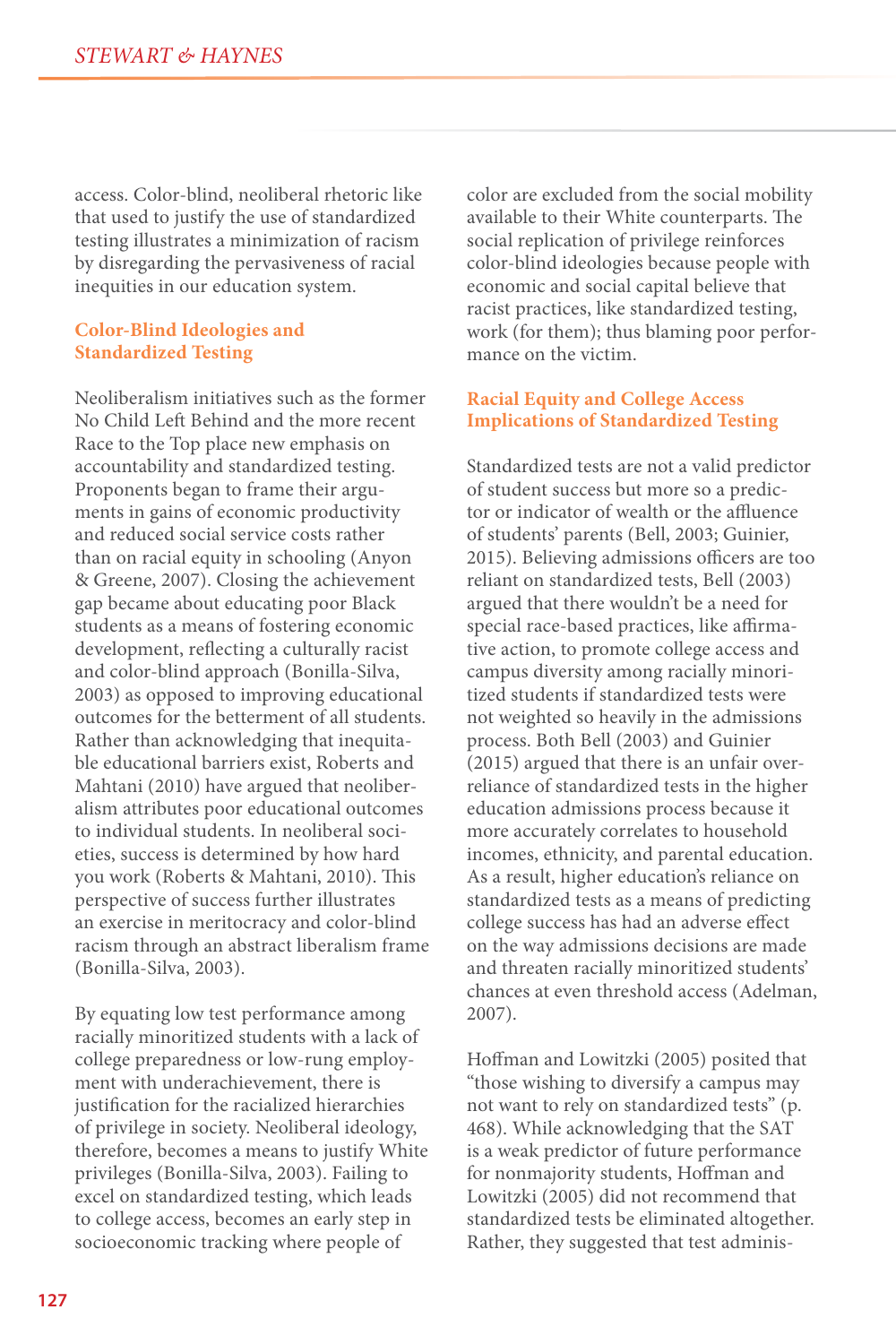trators and institutions need to be better trained on the many factors that influence test performance, such as stereotype threat and meritocracy. Moreover, despite proclamations supporting diversity, Morfin, Perez, Parker, Lynn, and Arrona (2006) argued that colleges and universities were only making token efforts to increase enrollments of students of color. In light of the Grutter and Gratz decisions, institutions are being permitted to engage in symbolic measures to increase access and advance racial diversity (Morfin et al., 2006). Sadly, those narrowly defined efforts, when closely examined, explain the overall declines of students of color at many institutions. In considering the elimination of standardized tests, there is an underlying capitalist hold and profit-driven market to contend with, which will be difficult to do. However, there are pockets of opt-out movements resulting in students, parents, and teachers refusing to take part in standardized test throughout the United States (Rizga, 2015).

# **Comprehensive Critical Educa- tion Model: A Counterdiscourse**

After an analysis of the literature, we have concluded that higher education's dependence on standardized testing as the primary indicator of college preparedness and scholastic aptitude narrows the scope of racial equity that could be achieved on college campuses while barely facilitating threshold access among racially minoritized students. The remainder of this section uses a CRT framework to present a comprehensive education model as an alternative to assessing college preparedness and scholastic aptitude among racially minoritized students, thereby exploring alternative ways to increase racial equity and college access. Whereas we recognize the pervasiveness of the business practice and popularity of standardized testing, we also acknowledge the need for a more comprehensive

critical education model that incorporates critical multicultural education, antiracist pedagogies, and critical race assessments (CRA). In an educational culture where standardized testing reinforces stereotypes of students of color and creates barriers to college access (Musoba, 2011), implementing a comprehensive critical education model reduces the prevalence of stereotype threat among racially minoritized students. An educational system that acknowledges, responds to, and celebrates fundamental cultures offers full, distributional access to education for students from all cultures (Ladson-Billings, 1995). In looking at access, the model focuses on the K–12 pipeline, specifically targeting students, teaching practices, the curriculum, and the policy makers' outlook on alternative modes of assessing college admissions.

#### **Critical Race Assessment (CRA)**

Within the last two decades, standardized tests such as SATs and American Colleges Tests (ACTs) have been heavily scrutinized for their racial inequities in admissions decisions. As such, the use of SATs in admissions decisions has been questioned, and there is a movement towards removing it as an admission's requirement altogether (Long, 2003). Towards this end, Long (2003) stated that "any test designed to measure college preparation will expose the inequities highlighted by SAT" (p. 33).

As an alternative measure to standardized testing, states such as California, Florida, and Texas have adopted percentage admissions plans that "guarantee college acceptance to a top segment of the graduating high school classes within the state" (Long, 2003, p. 31). The logic and essentially the criticism with using percentage plans such as Florida's Talented 20 Program as an alternative to standardized testing is that it is dependent on minority-based second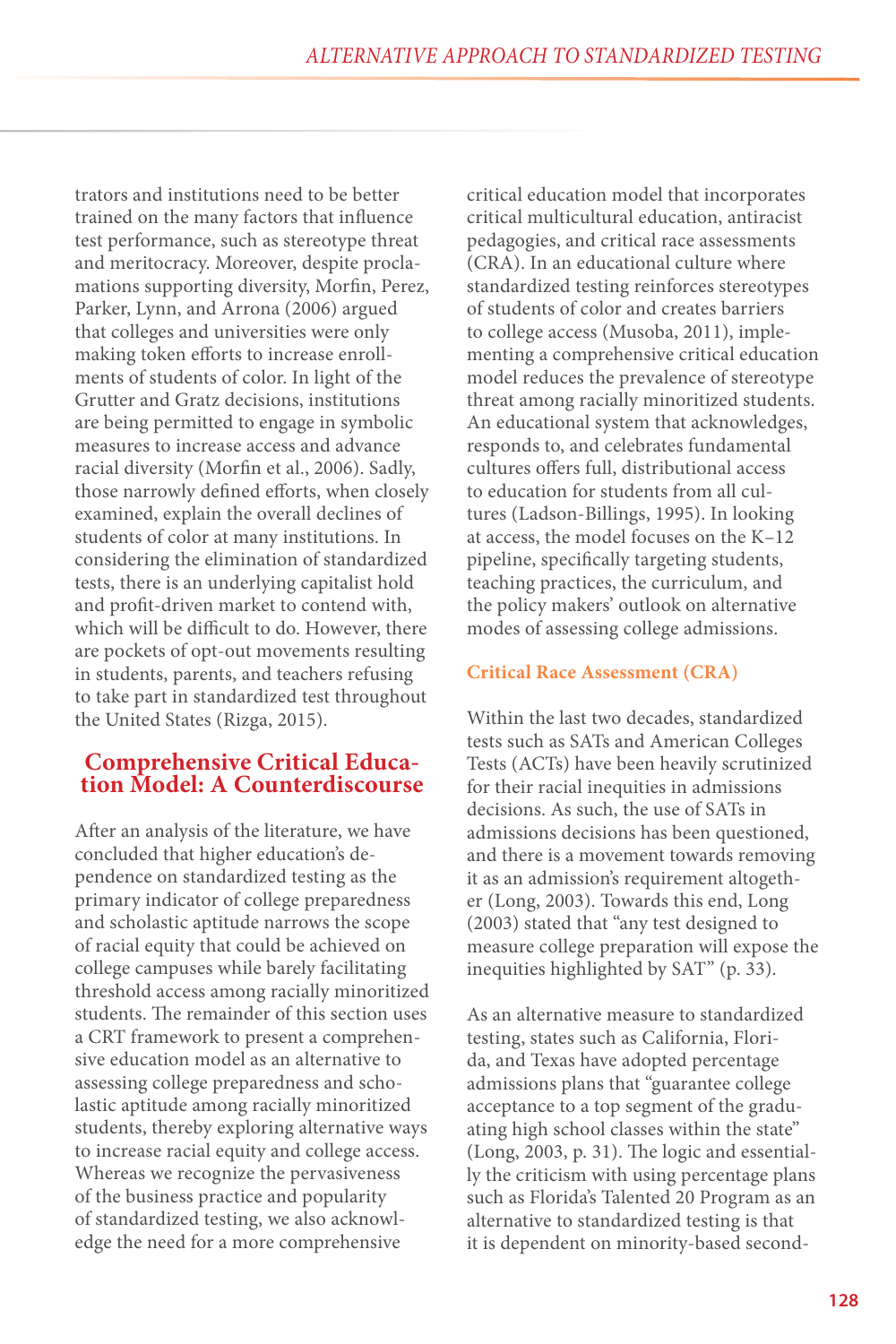ary institutions. In a minority-based high school, the top segment of the graduating class will be students of color; however, in a predominantly White high school, the top segment will be majority White. As such, reports on the Talented 20 Program showed that "only 9.4% and 9.6% of Black and Hispanic students, respectively, would have met the Talented 20 Program eligibility" (Kim, 2005, p. 16). Unfortunately, this plan has not proven effective or viable to replicate the increase of racially minoritized students in higher education.

Another alternative approach mentioned in Long (2003) was that of changing admissions standards and tests. With regards to admissions standards, Long proposed, "Colleges could discount factors that are negatively related to race while elevating activities positively correlated with race" (Long, 2003, p. 33). In other words, additional credit or weight could be given to particular applicant activities that fill a need for the institution. Guinier (2015) provided similar alternatives in examples of democratic merit, in which education access is granted to those who work collaboratively for the benefit of the society. In this regard, Guinier described a "thinking curriculum" in which there are no placement tests and tracking is not used (p. 43). She also explained the replacement of standardized tests with portfolio assessments as alternatives to test-based merit.

Further to the points discussed above, we propose changes to the assessments used to measure student success and readiness for college. Using assessments in which race is prioritized complements critical multicultural education as well as other critical educational frameworks such as critical race curriculum and pedagogy (discussed below) and better positions students of color to succeed in standardized tests such as SATs and ACTs. Using the principles of a critical race curriculum and pedagogy, we propose the use of a CRA and discuss the implications for measuring the validity of this assessment to evaluate the achievement and success of racially minoritized students (Yosso, 2002).

Our proposed assessment solution, CRA, would essentially be used in the college admissions process in lieu of standardized tests. It would be a series of school-based assessments including student portfolios (as explained in Guinier, 2015) stemming from critical multicultural education and critical pedagogies that are respective to students' learning and inclusive of racialized experiences. CRA draws on the principles of CRT, thereby foregrounding race as a grounding principle in which to construct the school-based assessments. The schoolbased assessments would be codeveloped by the teachers and students and integrated into the curriculum. Students would have opportunities to work collaboratively with other students simulating sociocultural contexts of learning. Although assessment is viewed as a normative testing practice and contrary to the ideals of CRT, it should be viewed as a formative tool, in which educators can assess students' performance, that is both culturally and racially responsive. Assessment in this light is dialogical and dialectical, and there starts the shift in the ideology of admissions practices. Furthermore, CRA would sustain distributional access, thereby providing a continued solution to threshold access (Adelman, 2007).

The outcomes of CRA would derive from Yosso's (2002) approaches to a critical race curriculum: (a) recognize the central and interconnectedness role of racism in assessing students of color; (b) problematize normed ideologies of traditional Eurocentric and Western civilization curriculum, and introduce culturally responsive and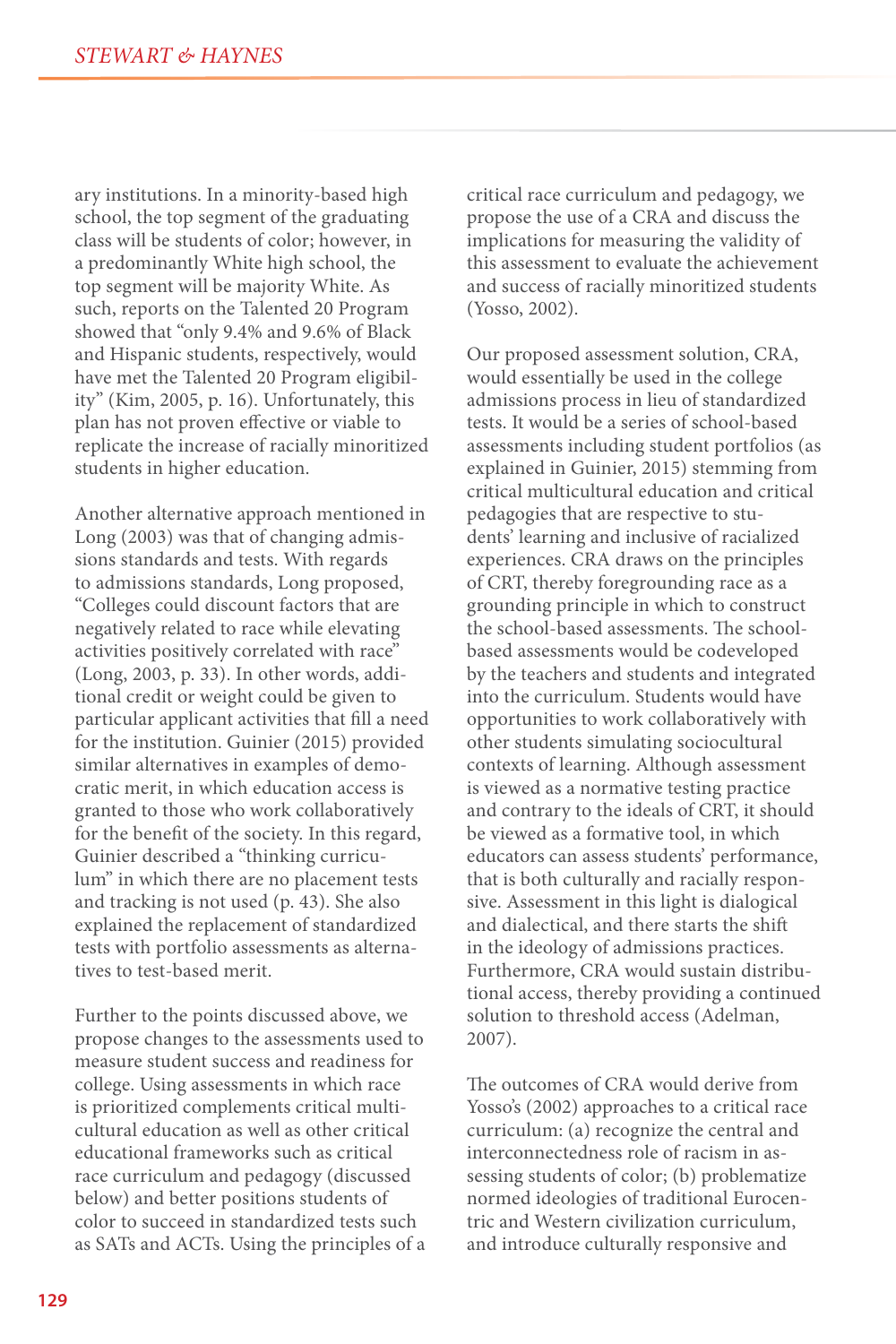race-informed content; (c) test critical content with breadth and depth to awareness and meaningfulness of application; (d) foreground experiential knowledge and use of narratives in writing assessments; and (e) utilize interdisciplinary approaches through a wide content coverage and assessment strategy.

To validate the assessment, we would use Linn, Baker, and Dunbar's (1991) eight criteria for evaluating alternative assessments: (a) consequences are the basis in which the use and interpretation of the test are validated; (b) the degree of fairness as defined by equitable access between the "difference in familiarity, exposure, and motivation on the tasks of interests" (p. 18) amongst groups of students; (c) the transfer and generalizability criterion refers to the degree in which standardized test scores can be inflated across states and racial groups of students to further define achievement and success; (d) assessment should include a cognitive complexity criterion that evaluates students' critical thinking skills; (e) the content quality criterion should be relevant to the field of inquiry, however, foregrounding the fairness criterion as it relates to varying ethnic groups of students; (f) content coverage criterion suggests that standardized tests need to cover a breadth of subject-matter curriculum items; (g) the meaningfulness criterion indicates that items on standardized tests need to be relevant to the students' educational experiences; and (h) cost and efficiency criterion relates to the value-added measures that assessment outcomes have on student achievement, performance, and forecasted success in schools. When deconstructing each of the eight criteria through a CRT lens, CRA foregrounds the pivotal steps towards increased access and racial equity for racially minoritized students.

#### **Critical Multicultural Education**

Through a CRT lens, the current high school curriculum is seen as maintaining social order by omitting, muting, and silencing minority voices subtly yet effectively (Ladson-Billings, 2004; King, 1992). To counteract these problems, we propose the inclusion of critical multicultural education to expand the curriculum to integrate interdisciplinary subjects, learning in larger social, political, and historical context, and student/learner-centered learning. The inclusion of "critical multicultural education" rather than just "multicultural education" is important because the current form of multicultural education exists in the periphery and dominant ideologies still appropriate for multicultural discourse (Ladson-Billings, 2004). This form of curriculum transformation can include selected multicultural curriculum content that simultaneously distorts both the historical and the social reality that people experience, thereby disrupting "marginalizing knowledge" (King, 2001). Therefore, with our proposal of the inclusion of critical multicultural education, the curriculum and instructional practices will be transformed to reflect changes in the sociopolitical landscape that align school curricula with emerging scholarly evidence about histories, cultures, lives, and experiences of various people that challenges Eurocentric and Western civilization curricula (Ladson-Billings, 2004). The curricular changes would be systemic in nature in hopes of reducing effects of stereotype threat that Guinier (2015) argued depresses test scores of racially minoritized students.

The curricular changes that we are proposing through inclusion of critical multicultural education support several tenets of CRT and seek to reveal, identify, and dismantle color-blind and meritocratic ideologies that are perpetuated in standardized curriculums. Critical multicultural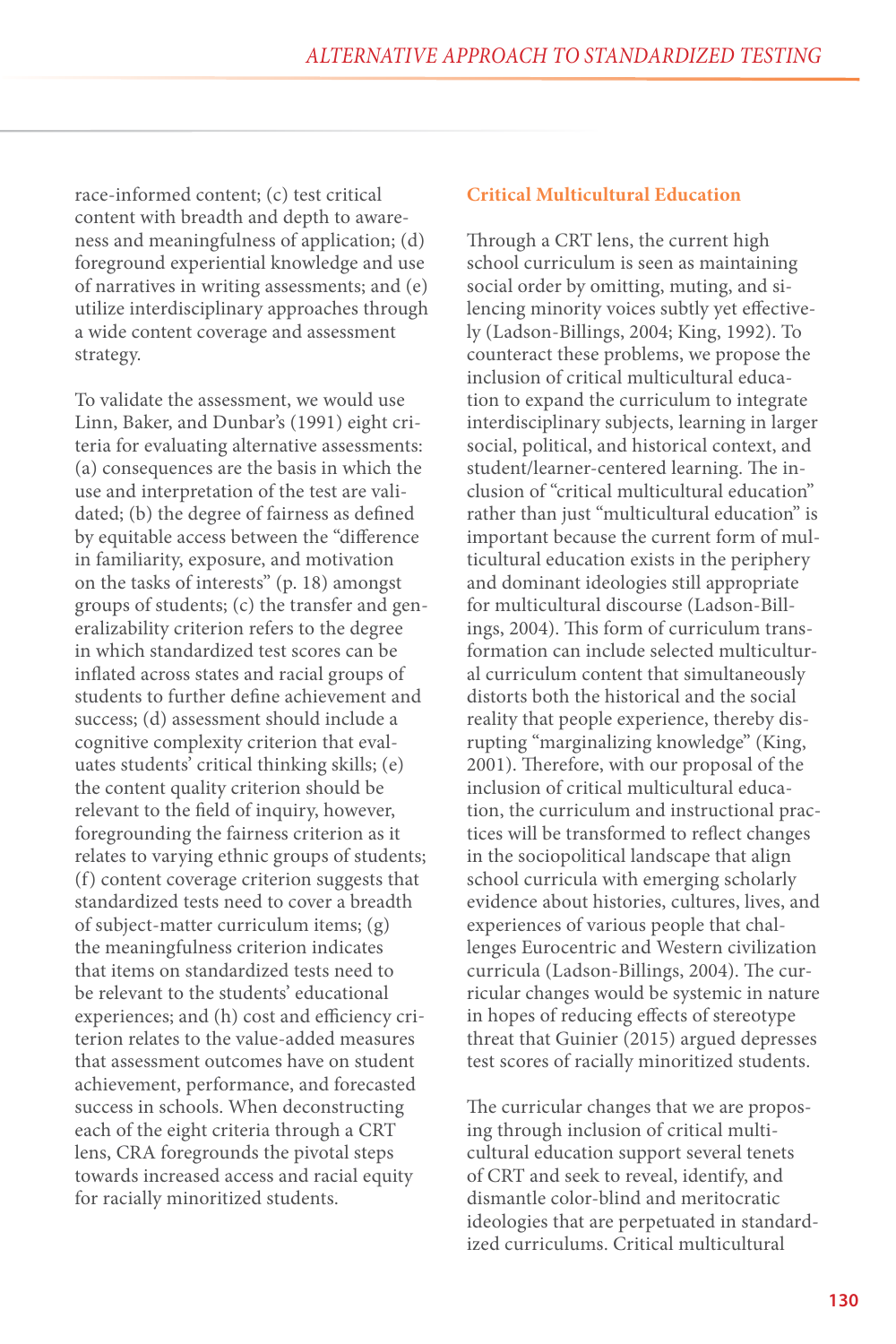education posits that racism is pervasive and systemic to American life (Dixson & Rousseau, 2005). A critical multicultural curriculum seeks to identify the pervasive nature of racism as it exists at the systemic level and disrupts the myth of racism as individual pathology. Moreover, students of color are often subjugated to a deficit view of their intellectual and academic abilities through the justification of meritocracy (Good, Aronson, & Inzlicht, 2003, p. 647). However, when pervasive acts of racism are identified through the teaching of critical multicultural education, students will be able to identify and understand the disparities, barriers, and inequities that exist at the systemic level. It is our hope that by enacting critical multicultural education that there will be increased levels of awareness of racial inequities to dispute beliefs and assumptions about race perpetuated by color-blind and meritocratic practices, like standardized testing.

The other tenets of CRT that are reflected in critical multicultural curriculum are the rejection of dominant narratives that claim race neutrality, colorblindness, and meritocracy and recognize and include lived experiences of people of color through counterstorytelling (Dixson & Rousseau, 2005). Without the inclusion of counterstorytelling and rejection of dominant narratives in school curriculum, marginalized voices will continue to be silenced and/ or included in ways that distort their significance and truth (King, 1992). Therefore, through the inclusion of critical multicultural education, we propose to transform standardized curriculum to include the counterstories of people of color in ways that empower and enlighten. As such, we propose the deliberate inclusion of culturally responsive instructional content as well as a diverse range of gendered and racialized texts. Through such transformation, students are able to read multiple perspectives, especially from the voices that have been silenced and erased from standardized curriculum.

By employing a critical multicultural education, students are able to have access to an enriched and rigorous curriculum (which is usually only reserved for children from dominant groups) that emphasizes critical thinking, reasoning, and logic (Ladson-Billings, 2004). Critical multicultural education also counteracts the narrowing effect of standardized testing on curriculum and moves away from what McNeil (2000) explained as a phony curriculum that tries to conform to the forms of knowledge students would encounter on a centralized test (p. 5). Overall, critical multicultural education would create a holistic curriculum that develops the whole child by emphasizing critical thinking, reasoning, and logic.

#### **Critical Pedagogies**

To implement critical multicultural education, teachers' critical pedagogical approaches must also be employed. Critical pedagogy is a philosophy of education designed to help students develop critical thinking by recognizing authoritarian tendencies and by connecting knowledge to power (Ellsworth, 1989). Critical pedagogies are part of a tradition of progressive education that connects social or political change directly to education. It is a reciprocal process by both the teacher and the student to empower and encourage learning. These approaches to pedagogy rest on the idea of teaching for change. Critical pedagogy in its various forms offers a general means of understanding teaching practices in the context of broad social goals and provides specific pedagogical approaches for fostering critical awareness in both students and teachers so that social goals can be achieved (Ellsworth, 1989). Critical pedagogy is heavily influenced by the works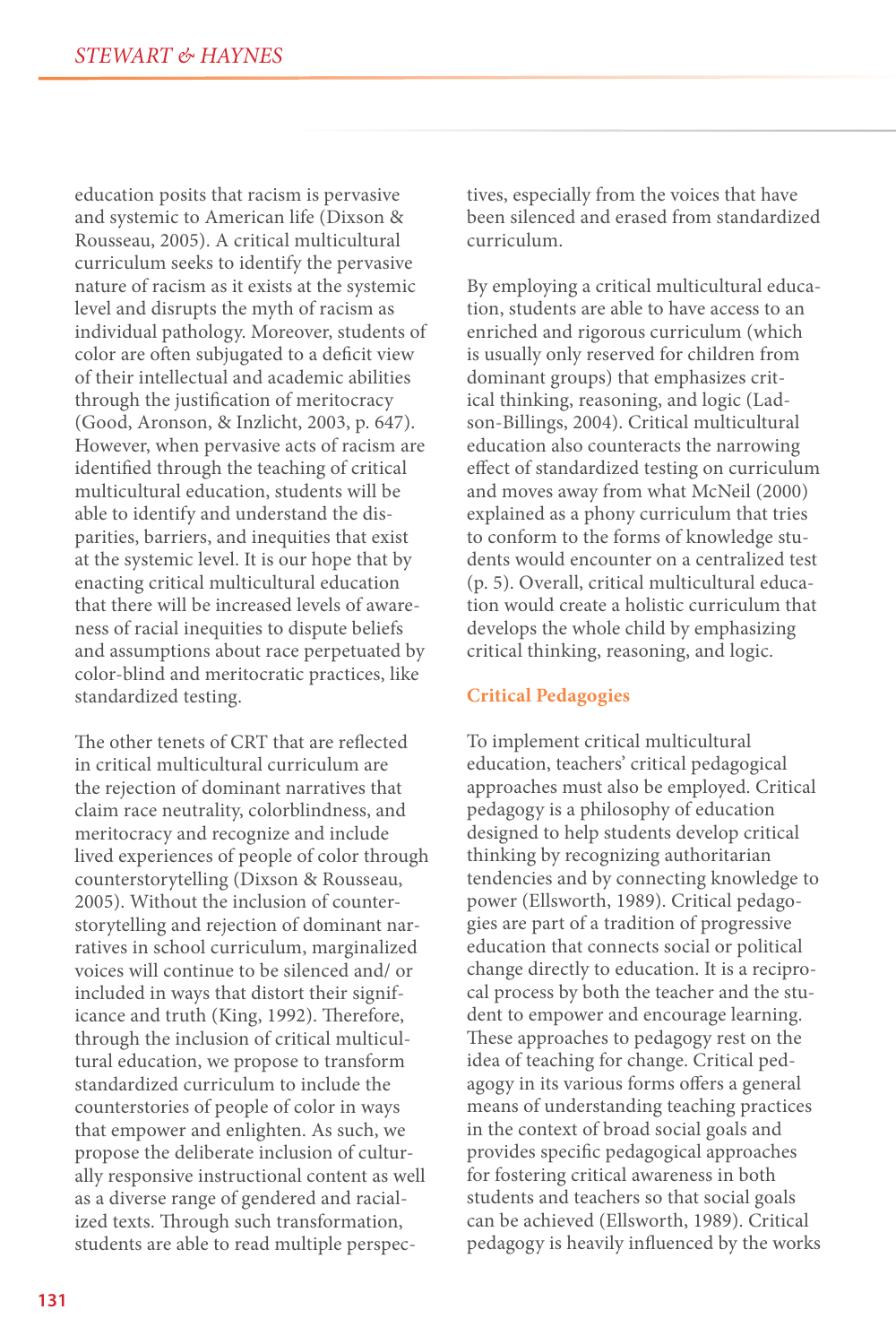of Paulo Freire (1993, 1996) who believed that students' ability to think critically about their education would allow them to gain the power and know-how to take action against oppression. It is through the use of critical pedagogies that critical multicultural education can be fully realized and college access among racially minoritized students increased.

With standardized testing playing a large role in the widening achievement gaps and narrowed access to higher education among racially minoritized students, the implementation of critical pedagogies, especially an antiracist one, would provide teachers with effective tools for lessening the effects of color-blind racism on students of color in the classroom (Wagner, 2005). Antiracist pedagogy requires a commitment to educate students in ways that make racialized power relations explicit, thereby deconstructing the social construction of race and analyzing interlocking systems of oppression that serve to marginalize and exclude some groups while privileging others (Wagner, 2005). During the pedagogical process, antiracist pedagogy attends to the experiences of marginalized populations in ways that guard against reinscribing patterns of domination, ensuring that marginalized peoples are not objectified, appropriated, interpreted, or taken over by those who dominate (hooks, 1994; Tatum, 1994). Rather than viewing diverse students as "other," an antiracist pedagogy is designed to "problematize teaching and encourage teachers to ask questions about the nature of the student–teacher relationship, the curriculum, schooling, and society" (Ladson-Billings, 1995, p. 483). This prioritizes educating the whole student as opposed to teaching to the test.

The assumption underlying antiracist pedagogy for teachers is that it is necessary for them to confront racism in their personal

backgrounds and biases in order to become conscious of how it is expressed in their teaching practice (Kailin, 2002). Antiracist pedagogy also implores teachers to reconsider ideas of color-blind and race-neutral policies. Many teachers have been taught to ignore race and avoid racism; but in reality, this colorblindness also makes them blind to teaching practices that disadvantage students of color. Before an antiracist pedagogy, or any critical pedagogy, can be used, teachers first need to engage in a process of self-reflection and exploration (Howard, 2003). Self-reflection is essential in order for teachers to examine their attitudes and beliefs about themselves and others and understand why they are who they are, with the ultimate goal of confronting biases influencing their value system. This will help teachers reconcile negative feelings towards any cultural, language, or ethnic group and diminish the likelihood of reflecting prejudice or racism towards certain groups (Howard, 2003). Once teachers have lessened their biases, they will be able to create a more welcoming and safe environment for their students.

Self-exploration allows teachers the opportunity to explore their personal histories and experiences as well as the history and current experiences of their students and families (Howard, 2003). Teachers who have knowledge and understanding about themselves and others are better able to appreciate differences and deliver culturally sensitive instruction, which ultimately will prepare them to address the needs of all their students.

To begin to implement antiracist or other critical pedagogies in the classroom, teachers should consider the tips provided by the Education Alliance (2006) on Culturally Responsive Teaching, a pedagogy that recognizes the importance of including students' cultural references in all aspects of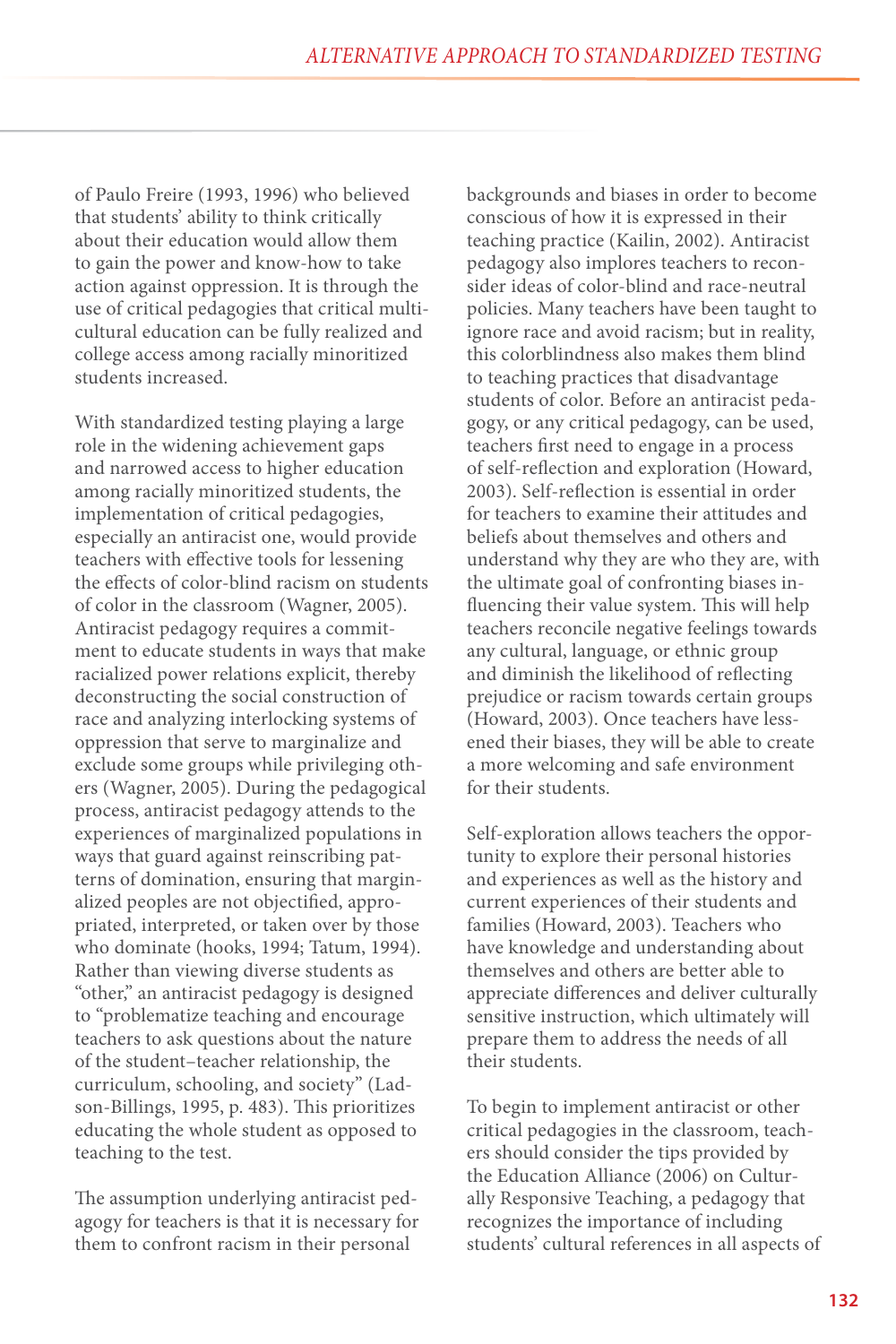learning (Ladson-Billings, 1995). Some of the characteristics of culturally responsive teaching are

- positive perspectives on parents and families,
- communication of high expectations,
- learning within the context of culture,
- student-centered instruction,
- culturally mediated instruction,
- curriculum reshaping, and
- teacher as facilitator.

Creating a more authentic, culturally responsive, antiracist pedagogy supports student achievement, enhances the benefits of critical multicultural education, and better prepares students of color for college success.

### **Conclusion**

We know that using standardized testing, a color-blind and meritocratic practice, as the de facto model of assessing scholastic aptitude and college preparedness has not benefited racially minoritized students. When used to assess accountability and college readiness, standardized testing undermines high-quality education, genuine student–teacher motivation, and the benefits of racial diversity, resulting in substantial inequities in college access among racially minoritized students (Diamond, 2007; Musoba, 2011; Urrieta, 2004). Standardized testing models are aligned to a set of academic standards that meet the needs of White, middle-class students and work against students that are not proponents of normative standards (Urrieta, 2004). Moreover, these tests do not effectively measure achievement or aptitude for students of color but instead track and present false and detrimental implications for college access and success.

To that end, higher education's dependence on standardized testing as the primary indicator of college preparedness narrows

the scope of racial equity that could be achieved on college campuses while barely facilitating threshold access among racially minoritized students. As an alternative, we propose a more holistic and comprehensive critical education model that recognizes and addresses the racial inequities that exist in education that must be rectified in order for racially minoritized students to acquire fully distributional access in search of racial equity. The model promotes the use of CRA, critical multicultural education, and critical pedagogies.

Our analysis uncovered that threshold access was the dominant discourse, leading us to conclude that other modes of access affected by standardized testing have not been researched thoroughly. Future research of this topic should examine these other modes of access affected by standardized testing in order to fully assess the impacts on racially minoritized students. Lastly, we acknowledge that our proposed alternative dares to hope audaciously in pursuit of a radical transformation of the United States' curriculum, teaching, and higher education admissions processes – what Duncan-Andrade (2009) refers to as critical hope. However, as Guinier (2015) explained, the shift may seem revolutionary, but there are pockets of excellence making shifts in the opting out of standardized testing and shifts in replacing standardized tests with portfolio assessments. As such, we as educational scholars and agents of social change will continue to hope and labor for a more just and equitable education climate for racially minoritized students.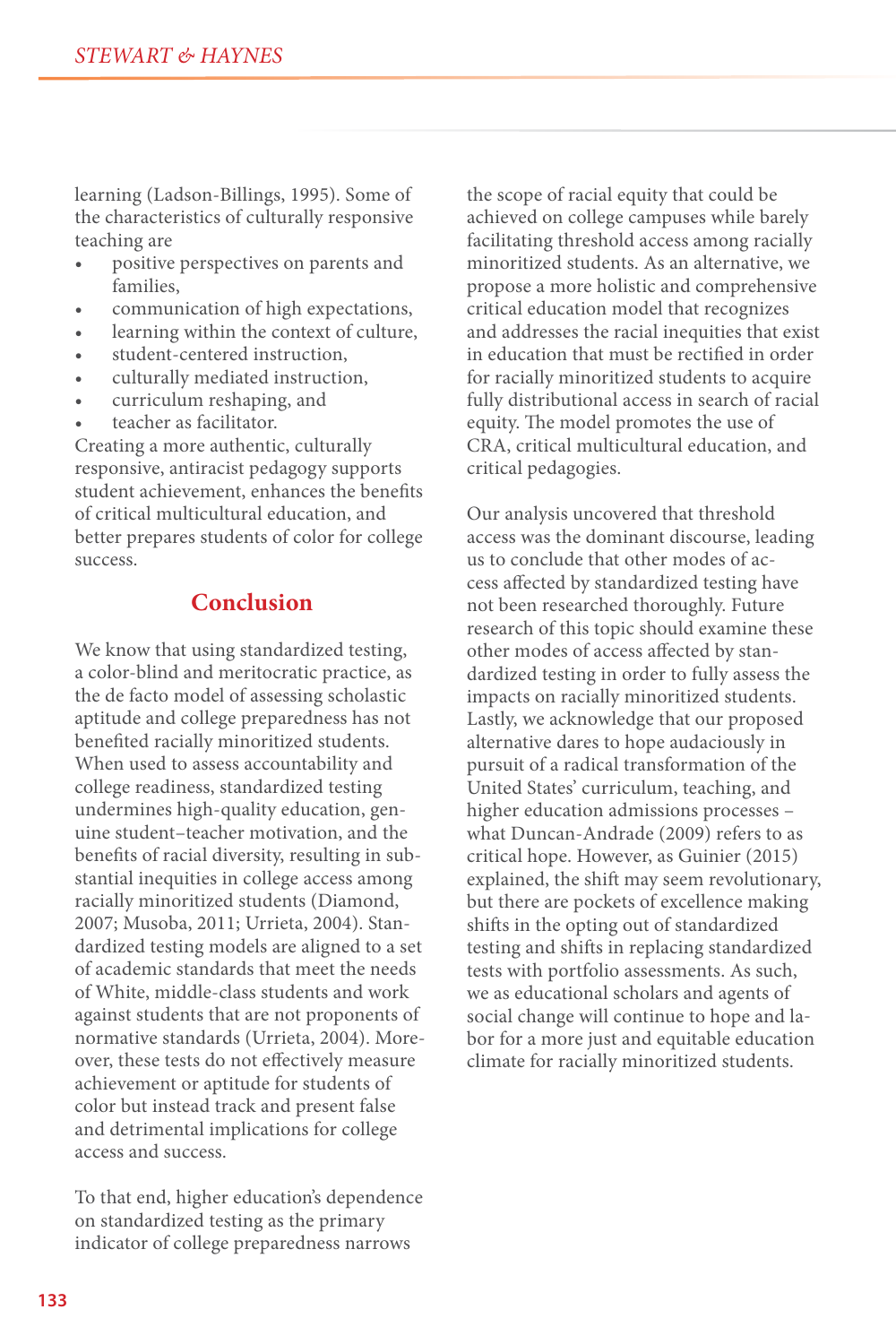#### **Author Note:**

Saran Stewart is at the University of the West Indies, Mona Campus, Lecturer, Comparative Higher Education, Faculty of Humanities and Education; Chayla Haynes is at Texas A & M University, College Station, Assistant Professor, Higher Education, Department of Educational Administration & Human Resource Development.

Correspondence concerning this article should be addressed to Saran Stewart, Ph.D., School of Education, Faculty of Humanities and Education, University of the West Indies, Mona Campus, Mona, Kingston 7, Jamaica. E-mail: saran.stewart@ uwimona.edu.jm. Phone: 1-876-393-3438.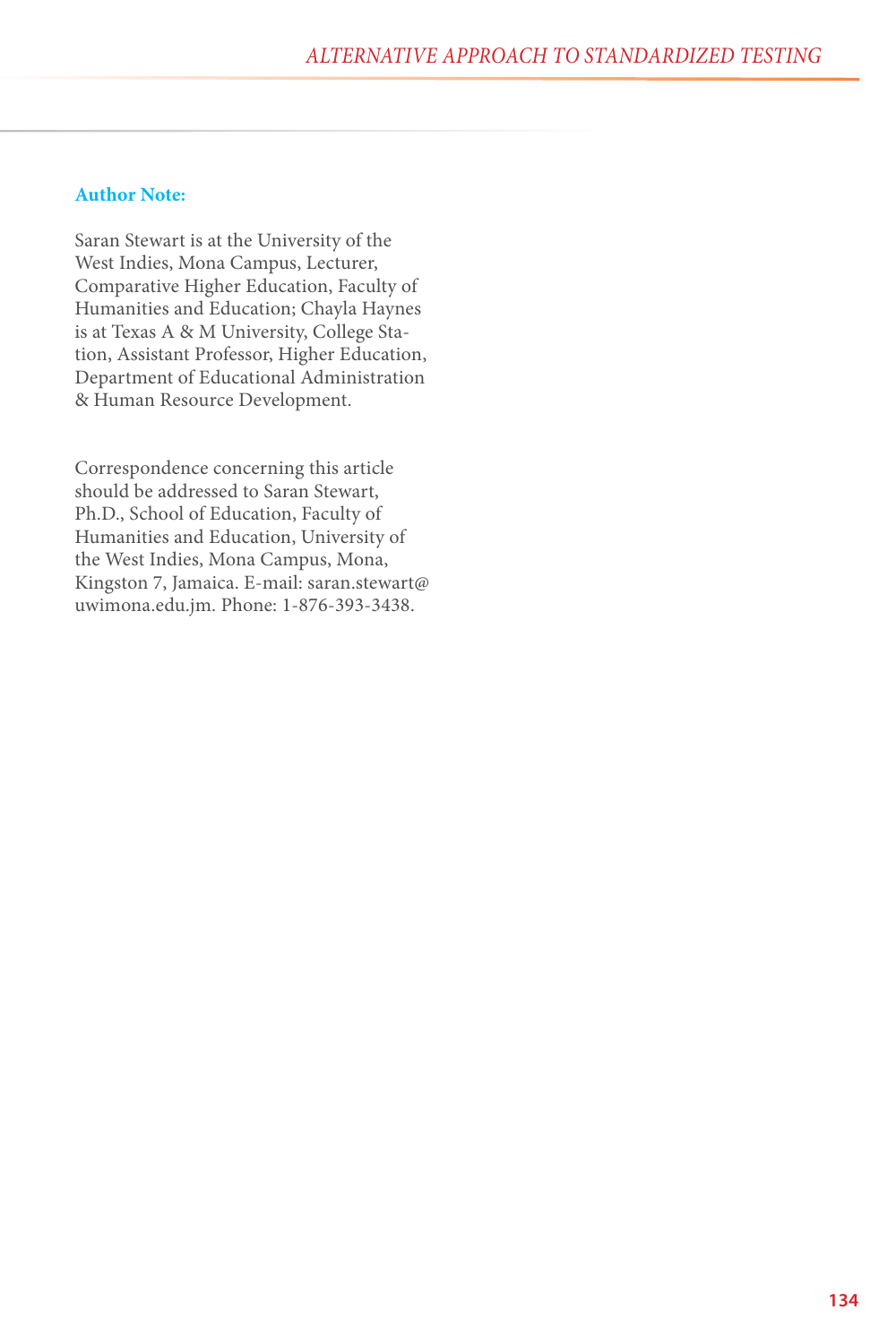#### **References**

Adelman, C. (2007). Do we really have a college access problem? *Change, 39*(4), 48–51. doi:10.3200/chng.39.4.48-51 Akom, A. (2004). *Ameritocracy: The racing of our nation's children*. University of Pennsylvania. Retrieved from http://repository.upenn.edu/dissertations/AAI3137973/ Akom, A. (2008). Ameritocracy and infra-racial racism: Racializing social and cultural reproduction theory in the twenty-first century. *Race Ethnicity and Education, 11*(3), 205–230. doi:10.1080/13613320802291116 Altshuler, S. J., & Schmautz, T. (2006). No Hispanic student left behind: The consequences of "high stakes" testing. *Children & Schools, 2*8(1), 5–14. doi:10.1093/cs/28.1.5 Anyon, J., & Greene, K. (2007). No child left behind as an anti-poverty measure. *Teacher Education Quarterly, 34*(2), 157–162. doi:10.4324/9780203874837.ch27 Astin, A. W., & Oseguera, L. (2004). The declining "equity" of American higher education. *The Review of Higher Education, 27*(3), 321–341. doi:10.1353/rhe.2004.0001 Banks, R. R. (2000). Meritocratic values and racial outcomes: Defending class-based college admissions. *North Carolina Law Review., 79*, 1029. doi:10.2139/ssrn.301300 Barrier-Ferreira, J. (2008). Producing commodities or educating children? Nurturing the personal growth of students in the face of standardized testing. *The Clearing House, 81*(3), 138–140. doi:10.3200/TCHS.81.3.138-140 Barro, R. J. (2001). Why colleges shouldn't dump the SAT. *Bloomberg Businessweek, 3727*, 20. Bell, D. (2003). Diversity's distractions. *Columbia Law Review, 103*(6), 1622–1644. doi:10.2307/3593396 Beratan, G. (2008). The song remains the same: Transposition and the disproportionate representation of minority students in special education. *Race Ethnicity and Education, 11*(4), 337–354. doi:10.1080/13613320802478820 Blanchett, W. (2006). Disproportionate representation of African American students in special education: Acknowledging the role of White privilege and racism. *Educational Researcher, 35*(6), 24–28. doi:10.3102/0013189X035006024 Bonilla-Silva, E. (2003). *Racism without racists: Color-blind racism and the persistence of racial inequality in the United States*. Lanham, MD: Rowman & Littlefield. doi:10.2307/40264552 Burris, C. C., & Garrity, D. (2008). *Detracking for excellence and equity*. Alexandria, VA: Association for Supervision and Curriculum Development (ASCD). doi:10.5860/choice.46-4573 Chang, M. J. (2003). *Compelling interest: Examining the evidence on racial dynamics in colleges and universities*. Stanford, CT: Stanford University Press. doi:10.1353/rhe.2003.0047 Clarke, M., Madaus, G., Horn, C., & Ramos, M. (2000). Retrospective on educational testing and assessment in the 20th century. *Journal of Curriculum Studies, 32*(2), 159–181. doi:10.1080/002202700182691 Crenshaw, K., Gotanda, N., Peller, G., & Thomas, K. (Eds.), (2000). *Critical race theory: The key writings that formed the movement*. New York, NY: The New York Press. doi:10.2307/1123408 Darling-Hammond, L. (1991). The implications of testing policy for quality and equity. *The Phi Delta Kappan, 73*(3), 220–225.<br>Delgado, R., & Stefancic, J. (2001). *Critical race theory: An introduction*. New York: New Yor Diamond, J. B. (2007). Where the rubber meets the road: Rethinking the connection between high-stakes testing policy and classroom instruction. *Sociology of Education, 80*(4), 285–313. doi:10.2307/j100369 Dixson, A. D., & Rousseau, C. K. (2005). And we still are not saved: Critical race theory in education ten years later. *Race Ethnicity and Education, 8*(1), 7–27. doi:10.1080/1361332052000340971 Duncan-Andrade, J. M. R. (2009). Note to educators: Hope required when growing roses in concrete. *Harvard Educational Review, 79*(2), 181–194. doi:10.17763/haer.79.2.nu3436017730384w Education Alliance. (2006). *Principles for culturally responsive teaching*. Retrieved from http://www.alliance.brown.edu/tdl/tl-strategies/crt-principles.shtml Ellsworth, E. (1989). Why doesn't this feel empowering? Working through the repressive myths of critical pedagogy. *Harvard Educational Review, 59*(3), 297–325. http://dx.doi.org/10.17763/haer.59.3.058342114k266250 Espinoza, L. G. (1993). LSAT: Narratives and bias. *American University Journal of Gender & The Law, 1*, 121–163. Freire, P. (1993). *The pedagogy of the oppressed*. New York, NY: Continuum. Freire, P. (1996). *Education for critical consciousness*. New York, NY: Continuum. Gamoran, A. (2001). American schooling and educational inequality: A forecast for the 21st century. *Sociology of Education, 74*, 135. doi:10.2307/2673258 Gándara, P., & López, E. (1998). Latino students and college entrance exams: How much do they really matter? *Hispanic Journal of Behavioral Sciences, 20*, 17–37. doi:10.1177/07399863980201002 Good, C., Aronson, J., & Inzlicht, M. (2003). Improving adolescents' standardized test performances: An intervention to reduce the effects of stereotype threat. Applied Developmental Psychology, 24, 645–662. doi:10.1016/j.appdev.2003.09.002<br>Guinier, L. (2015). The tyranny of the meritocracy: Democratizing higher education in America. Boston, MA: Beacon Press. doi:10.5860/c

Haney, C., & Hurtado, A. (1994). The jurisprudence of race and meritocracy: Standardized testing and "race-neutral" racism in the workplace. *Law and Human Behavior, 18*(3), 223–248. doi:10.1007/bf01499586

Helms, J. E. (2002). A remedy for the Black–White test-score disparity. *The American Psychologist, 57*(4), 303. doi:10.1037/0003-066x.57.4.303b Hoffman, J. & Lowitzki, K. (2005). Predicting college success with high school grades and test scores: Limitations for minority students. *The Review of*<br>Higher Education, 28(4), 455–474. doi:10.1353/rhe.2005.0042

hooks, b. (1994). *Teaching to transgress: Education as the practice of freedom*. New York, NY: Routledge.

Horn, C. C. (2005). Standardized assessments and the flow of students into the college admission pool. *Educational Policy, 19*(2), 331–348. doi:10.1177/0895904804274057

Howard, T. C. (2003). Culturally relevant pedagogy: Ingredients for critical teacher reflection. *Theory into Practice, 42*(3), 195–202. doi:10.1353/tip.2003.0031

Hursh, D. (2005). The growth of high‐stakes testing in the USA: Accountability, markets and the decline in educational equality. *British Educational Research Journal, 31*(5), 605–622. doi:10.1080/01411920500240767

Issacharoff, S. (1998). Can affirmative action be defended? *Ohio State Law Journal, 5*9(3), 669–696. doi:10.1080/00064246.1986.11414404 Jencks, C., & Phillips, M. (1998). The Black–White test scope gap: Why it persists and what can be done. *The Brookings Review, 16*(2), 24–27. doi:10.2307/20080778

Jordan, K. (2005). Discourses of difference and the overrepresentation of Black students in special education. *The Journal of African American History, 90*(1/2), p. 128–149.

Kailin, J. (2002). *Antiracist education: From theory to practice*. Lanham, MD: Rowman & Littlefield. doi:10.5860/choice.40-2302

Kim, J. K. (2005). From Bakke to Grutter: Rearticulating diversity and affirmative action in higher education. *Multicultural Perspectives, 7*(2), 12–19. doi:10.1207/s15327892mcp0702

King, J. E. (1992). Diaspora literacy and consciousness in struggle against miseducation in the Black community. *Journal of Negro Education, 61*, 317–340. doi:10.2307/2295251

King, J. E. (2001). Culture-centered knowledge: Black studies, curriculum transformation, and social action. In J. Banks & C. Banks (Eds.), *Handbook of research on multicultural education* (pp. 265–290). San Francisco, CA: Jossey-Bass. doi:10.5860/choice.41-6667

Ladson-Billings, G. (1995). Toward a theory of culturally relevant pedagogy. *American Educational Research Journal, 32*(3), 465–491. doi:10.3102/00028312032003465